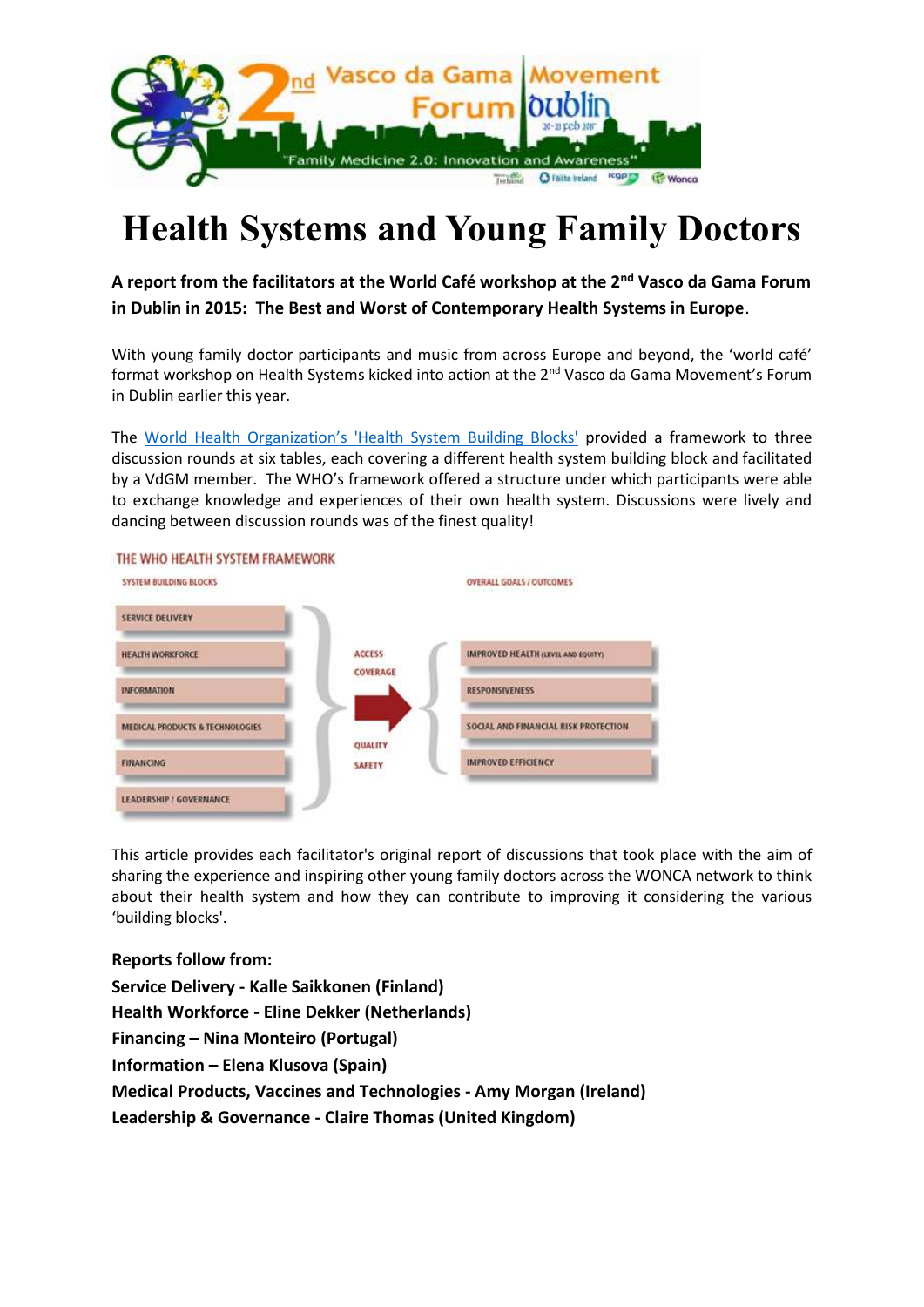

#### **Service Delivery - Kalle Saikkonen (Finland)**

In the three rounds of discussions we managed to delve into most of the pre-given possible stimulating questions and occasionally wandered out of bounds to touch upon issues and questions more closely associated with the other tables and themes. We had participants from Croatia, Denmark, Ireland, Netherlands, Portugal, Slovenia, Spain and UK.

We found out that although consisting of many of the same elements, the way health services are organized, financed and run varies quite a bit in different countries. In most countries access to health care services is at least on paper universal and relatively free of charge. Yet still, concerns were raised in our discussions over inequity in accessibility to services in many countries. Urban-rural, well off – deprived were the most common dividing lines.

We discovered that sometimes people's access to quality primary health care services is determined by sheer luck. Long waiting lists to public secondary care due to poor organizing, lack of communications, inadequate funding and shortage of workforce are a cause of distress and suffering for many a patient but also a real issue for system wide patient safety and cost-effectiveness in some countries. Out-of-hours and emergency services were quite universally considered to be inappropriately used as an overflow valve for the demand of PHC services or speed lane to the secondary care. In many countries there are deeply rooted customs valuing personal relations and connections that can drastically affect an individual's access to services. Some systems seem to exhibit embedded cronyism or clear corruption that drive inequity in accessibility to services on all levels. We also lively discussed the discontent of GPs in some countries with their limited role in service delivery and lack of recognition from their secondary and tertiary care colleagues and the general public.

We did discuss the good things about health care service delivery in our countries and systems as well. Free and universal access, at least in principle, was seen by many as the best feature in their respected systems. The Dutch and the Danish colleagues were happy about the relatively well established and clear division of roles and the smooth running of processes connecting PHC and specialist care in their systems which helps them to deliver proper service.

Discussions were lively and dancing was of the finest GP/FD-quality.

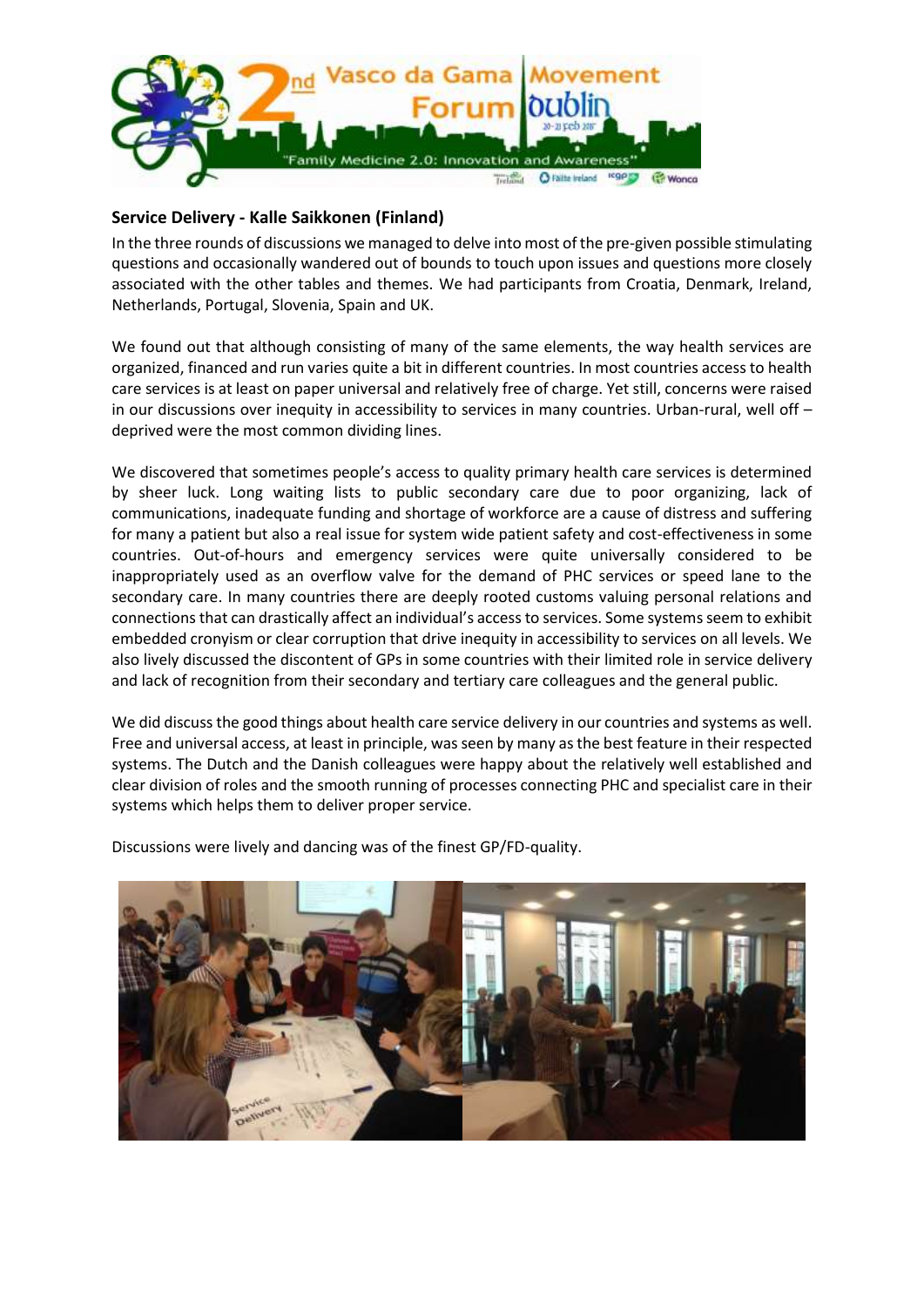

#### **Health Workforce - Eline Dekker (Netherlands)**

*'Health workers are all people engaged in actions whose primary intent is to protect and improve health. A country's health workforce consists broadly of health service providers and health management and support workers. This includes: private as well as public sector health workers; unpaid and paid workers; lay and professional cadres. Countries have enormous variation in the level, skill and gender-mix in their health workforce. Overall, there is a strong positive correlation between health workforce density and service coverage and health outcomes.'*[\(WHO 2007\)](http://www.who.int/healthsystems/strategy/everybodys_business.pdf)

In the global health café workshop on the 2<sup>nd</sup> Vasco da Gama forum (21st February 2015) we discussed with GP trainees and young GP's from all over Europe about this topic. We discussed the differences in traineeships, organization of primary care in each country and what we could improve if we were the minister of health in our country. We had participants from France, the Netherlands, Denmark, Croatia, Spain, Ireland and Portugal. We faced a lot of differences between all the countries. For example length and content of the GP traineeship. In some countries (f.e. Croatia) a residency in General practice/Family medicine is not obligatory to work as a GP. Also the number of patients per GP varied widely from 1200 in France to 2150 in the Netherlands. The organization of primary care and use of allied professionals in the field (like practice nurses, social workers etcetera) varied widely. Each country faces its own problems that would like to be solved if we had more political influence. Of course budget of primary care was one of the core items but also health illiteracy (f.e. in Portugal) is a big problem.

As a summary of the discussion we concluded that when you have a happy and efficient healthcare workforce in your country this will lead to happy patients! (and of course improved quality of care)

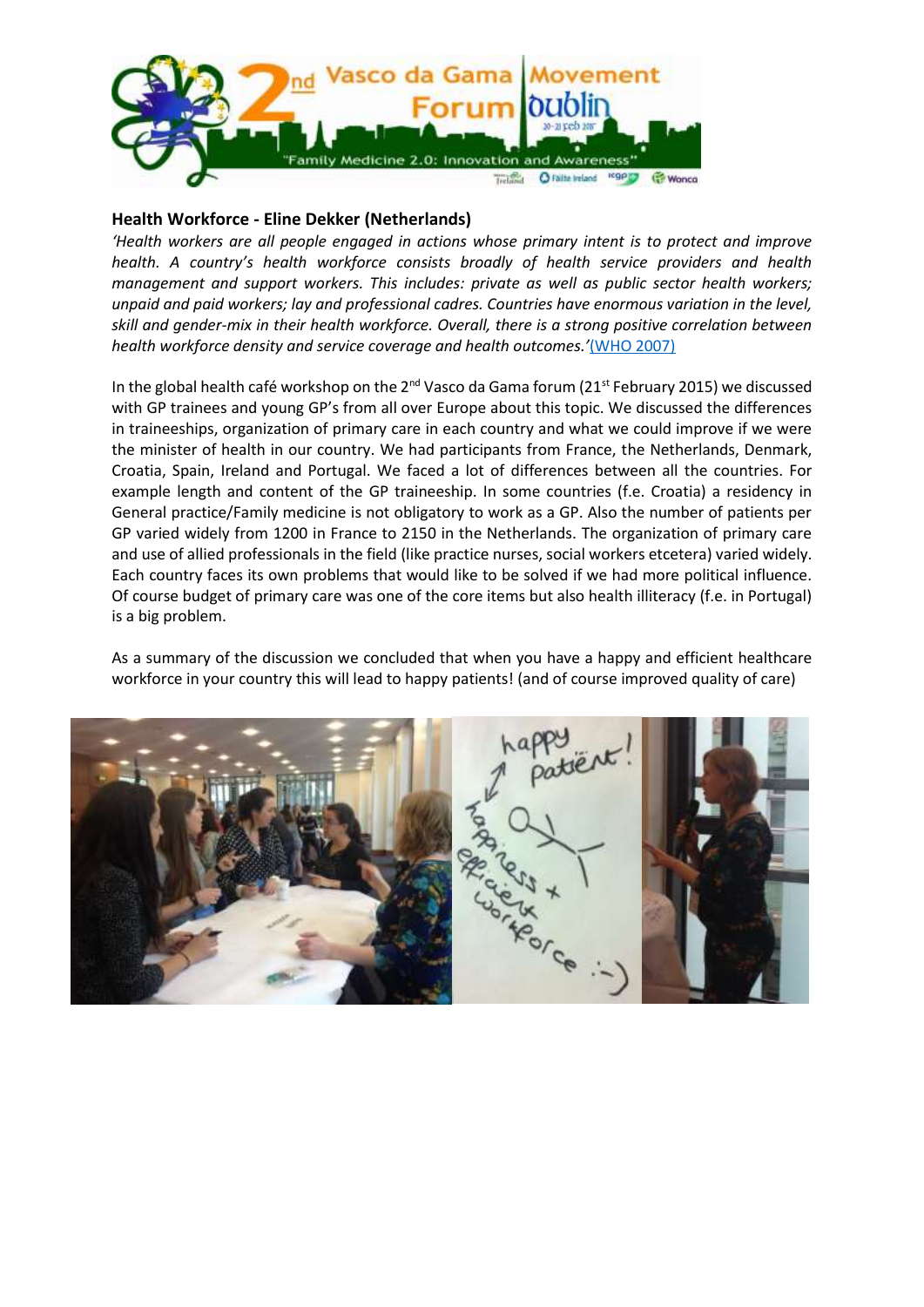

## **Financing – Nina Monteiro (Portugal)**

In order to ensure a forceful Health System we need a financing system that is able to raise adequate funds for health. This was one of the topics discussed at the 2<sup>nd</sup> VdGM Forum's Global Health Café. In the three discussion groups we always talked about how the money was collected in each of the participants' countries, ranging from general taxation in the UK to national insurance in The Netherlands. Everyone knew, more or less, how was the procedure in their working countries and we all agreed that the problem would be more on how the money is spent and not to so much on how it is collected. A common factor was that dental care is, in most realities, totally private, contributing to most of the out of the pocket money, as well as the payment for medication.

Another topic was how doctors are paid. There was a discussion regarding pay for performance, which may lead to a service quality improvement. However, that would be very much related to who makes the goals and what are the underlining objectives. On another hand, fee for service may change behaviours on medical staff and eventually lead to unnecessary treatments. There was a general agreement that capitation would probably be the most fair way of payment, though it has a risk of decreasing doctors' motivation.

Of course we also spoke about the economical crisis and the impact it has been having on health, in some countries more that others. And although current reality seems less brilliant, we concluded that there is hope. Primary Care, with effective preventive care and education to health, is a way to save money in not such a long period of time. So the policy makers should do incentives to Primary Care development, in a way of financing and others.



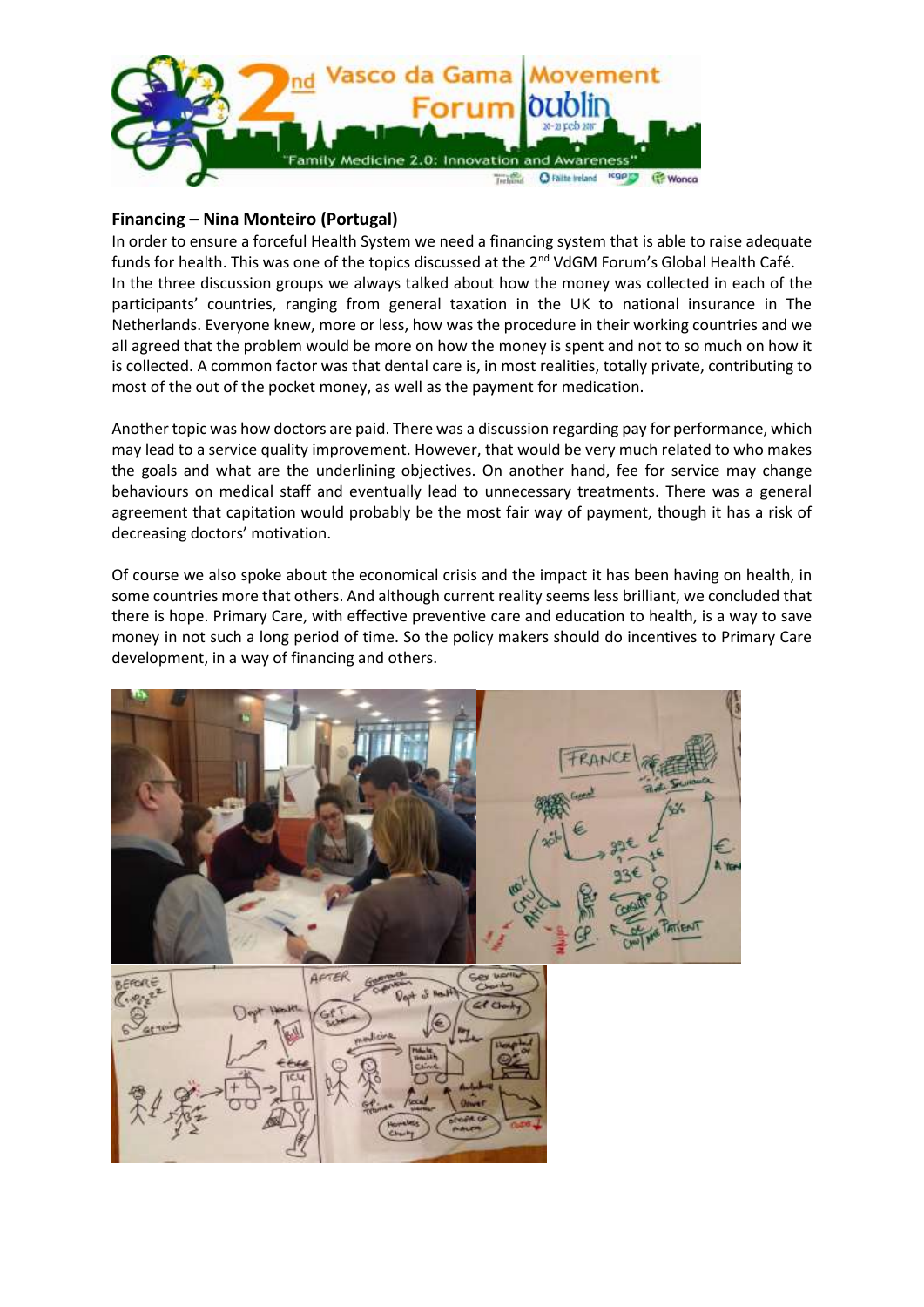

## **Information – Elena Klusova (Spain)**

"One system bordering on perfection" A project of information structure for the Health System.

#### Health card with chip information:

- A part of usual details of social security number/mutuality/health insurance, document of identity and major personal data, the chip must contain an updated photo of whole body of the patient with glasses, cane, wheelchair and other information of the actual physical state.

- Real or virtual image of the patient with schematic and visual indication of major diseases and involvement of target organs to appreciate most relevant problems of the health of the patient in 1 second. (Stroke, IAM, DM, heart bypass, anticoagulant therapy, history of digestive bleeding, renal failure, rheumatoid arthritis, liver transplantation, prosthesis, deafness, HIV...) to be able to make quick but cautious decisions in emergency situations.

- Electronic Chip readable for workers in areas with permission adapted: medical specialty and primary care, hospitals, health centers, hospital emergency services and ambulances,.

- Access of pharmacists to the chip information relevant to their work with patient medication automatically updated.

- Access to some information on the health, diagnoses and treatments for the governmental agencies with special permits that are dedicated to statistical records.

#### Information, tools and ethical aspects

- Automatic transfer of data of the pathologies and treatments of patients relevant to the programs of studies and research.

- WEB 2.0

- Easy and intuitive community medicine network for the population with the continuously updated information on the - health education, - telephone numbers and addresses of neighbourhood associations, alcoholics anonymous, social aid, psychological support groups, information on homehelp, help for the care of children and the elderly, purchase and sale of articulated beds, wheelchairs, canes ... second-hand and other useful information for the economically unprotected.

- Programs of sanitary education for students of the schools and adult population
- Connection online between the patient, physician, nurse and social worker.
- Direct and immediate information exchange between health care provider and pharmacist.

 Ease of advice on undesirable interactions and contraindications of the drug combinations.

- Alarms installed in the health care programs on undesirable interactions of drugs when advertising the treatment.

- Knowledge is power! Easy fast and intuitive access to guides, manuals, protocols and classifications from the medical program.

- Data protection and security of patient
- Keeping patients in the dark o give the access their own records? What must the patient know about his own illness and case history?

Other Questions not to forget although they had not been commented:

- Is there feedback on family doctors' performance? What is measured? Who is this shared with? The individual? Local doctors? Regional policy makers? Nationally? Publicly with patients? Anonymously or named (practice or individual level)?
- Can patients give their doctor a rating (like on Amazon)?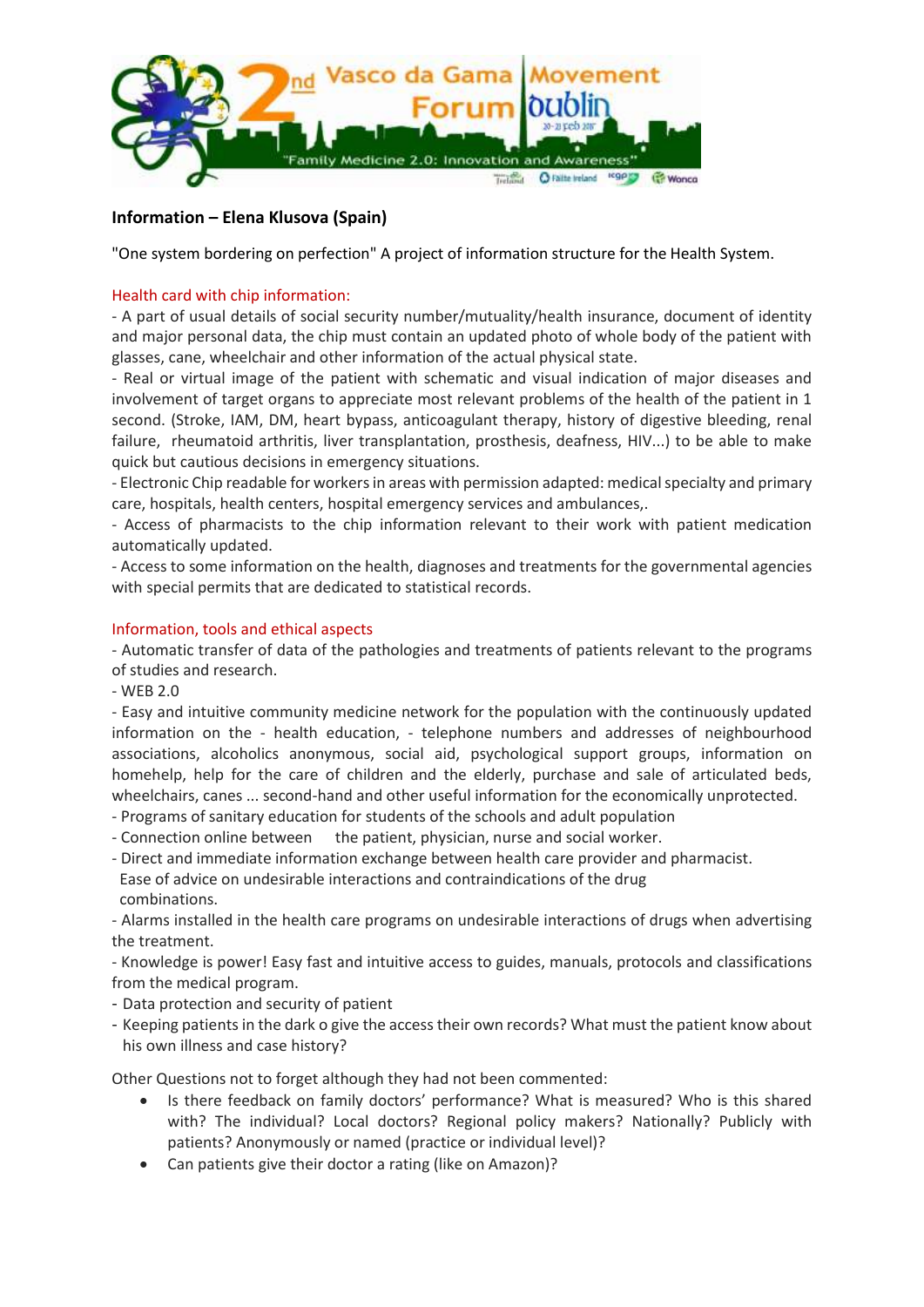

- Is there information on disease outbreaks easily available to you, guidance on what to do and easy mechanisms to report e.g. influenza, measles or even ebola?
- Is there information on inequities in health in your country or on the social determinants of health? Can you use this information to inform your work?



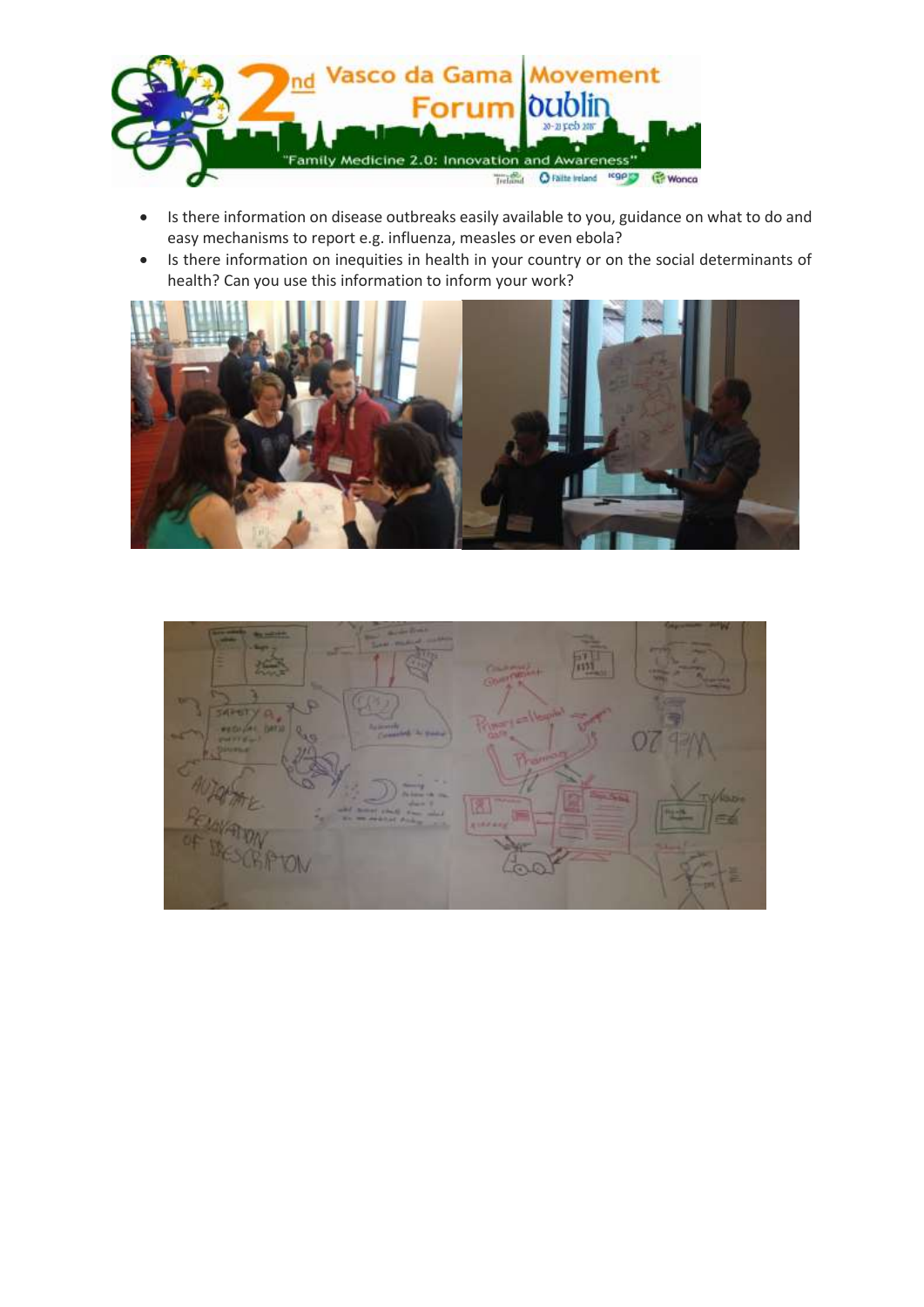

## **Medical Products, Vaccines and Technologies - Amy Morgan (Ireland)**

We had such an energetic bunch of contributors! This is a broad area, with lots of scope across all areas of primary care delivery but some common themes emerged throughout the discussion with participants

#### Those themes were broadly as follows:

Prescribing; Control & Autonomy: All the delegates had some form of prescribing authority in their country, be it regional or local. There was a commonality for generic prescribing, & whilst the doctor still had autonomy over prescribing practices, there was generally an onus to prescribe generic medications. In some jurisdictions, there was legislation in place to ensure that pharmacists could supply generic form of medications, & if a GP wished to override this, a substantiating reason would have to be supplied. We discussed the pros & cons of such a system: Pros: reducing total pharmaceuticals spend, thus potentiating efficiencies across health system & health budget, possible potential to divert extra funding into primary care. Cons: incurring upon doctors autonomy of practice, 'Watchdog' effect, will budgetary gains really be spent wisely or diverted into secondary care.

The issue of prescribing data registries also came up: several countries had such a system in place to monitor prescribing practices for drugs such as BZ's, hypnotics (Ireland, Denmark) PPI's (Spain) for example. We felt that positive outcomes of this would be improved safety in prescribing practices, reduced drugs bill, & a greater awareness amongst primary care physicians about their own prescribing trends/habits & an ability to be able to react appropriately.

Pharmacists Emerging Role as Community Care Providers: all delegates acknowledged that health resources in general practice is a key concern within their own countries due to factors such as an aging population, & increasing comorbidities, against a backdrop of unfavourable health budgets due to austerity/ global recession. Therefore there appears to be an emerging trend by various governments & pharmacists across Europe to transfer certain aspects of care to the community pharmacy; e.g blood pressure monitoring, blood glucose testing, weight checks, prescribing emergency contraception etc with the goal to relieve the work burden of GP's, increase healthcare access to the public etc. We discussed that in some instances, far from reducing GP's work burdens, it may have the effect of increasing them, due to the inability of pharmacists to be able to initiate treatment & refer for appropriate investigations. We questioned whether in instances like a pharmacist prescribing emergency contraception, there may actually be a lost opportunity for GP/patient contact to provide screening for STI's, discussing contraceptive choices etc.

Emerging Technologies: Unique Patient Identifiers, 'all your data on a barcode?' This is an exciting time for emerging medical technology & we discussed the differences between various countries in adopting different methods into how family medicine is practiced on a daily basis. Canada, for example we learned has a unique patient barcode identification, stored on a card that the patient can swipe when collecting a prescription, attending a doctor etc. This code stores details such as the patients current prescription medications, medicines previously prescribed (including over the counter medicines), hospital records. We discussed that this would be of huge benefit to the patient & physicians, pharmacists as all healthcare providers would have up to date, accurate records, thus reducing prescribing errors such as duplication of prescriptions, & increasing awareness of drug interactions such as warfarin & certain antibiotics. It could also cut down on the need for other healthcare professionals to face delays in attempting to communicate others in order to receive up to date information & be able to make clinical choices safely & efficiently. We discussed that there needs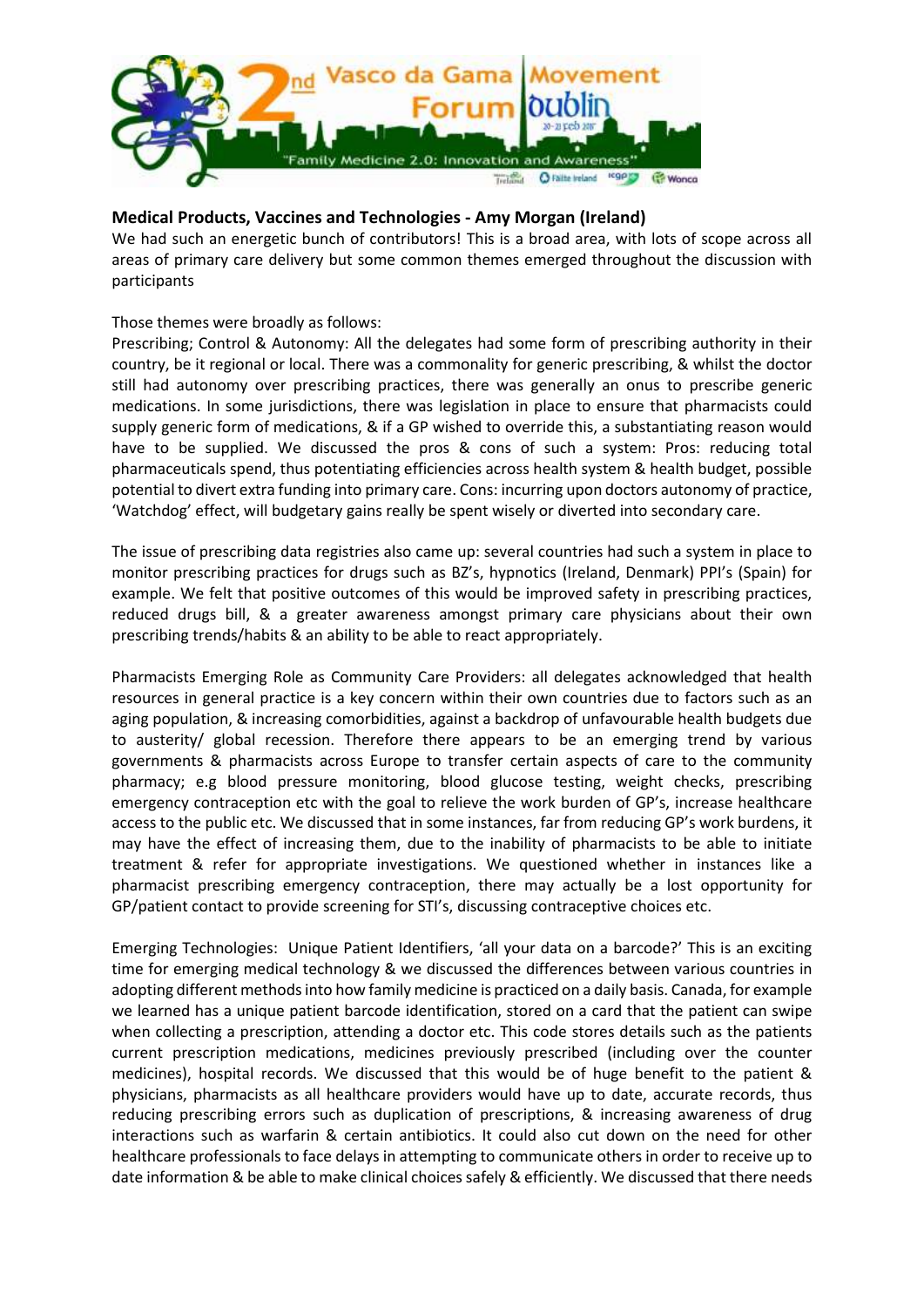

to be a consistent encouragement of developing safe, reliable medical information systems with proper resourcing for both implementation & integration of such systems (ie IT supports) & education of GP's & allied health professionals in order to adequately use them.

Vaccination Programmes: All the delegates generally agreed that in their own respective countries there existed a comprehensive childhood vaccination programme with no significant difference in terms of resources/vaccine allocations between rural & urban districts. Renumeration & staff resources (ie practice nurses) were largely deemed adequate for provision of such services & we all agreed that this was an example of where collaboration between GP's & Government can provide a successful health programme to a population at a relatively low cost, with largely good success rates/uptake across the various populations. We also discussed how optimization of a IT systems & electronic records in family practice can achieve better results in terms of vaccination targets due to facilities such as electronic reminders, automatically sending patient notifications of overdue vaccinations etc.